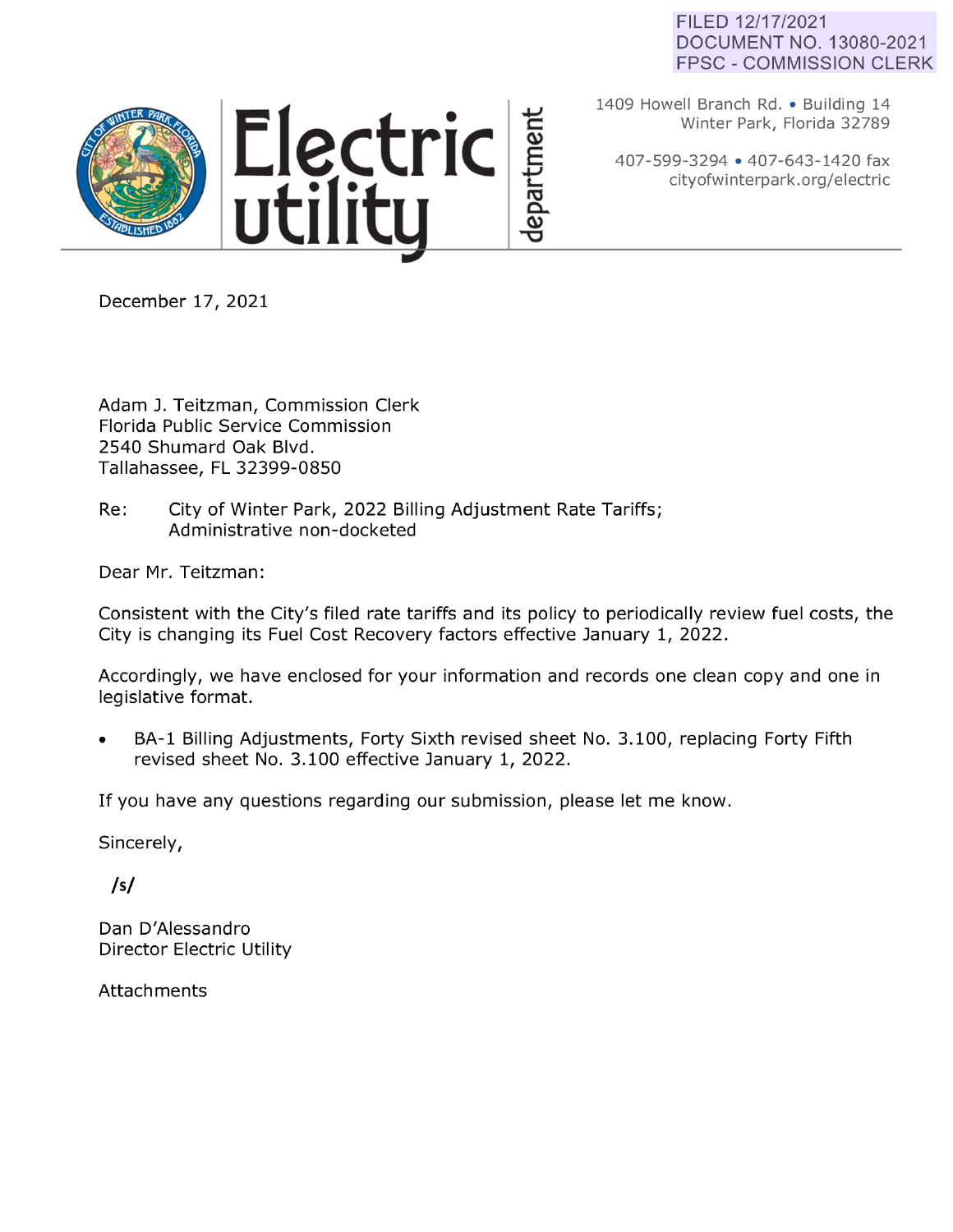

**Page 1 of 2**

# **RATE SCHEDULE RS – 1 Page 1 of 2 RATE SCHEDULE BA-1 BILLING ADJUSTMENTS**

### **Applicable:**

To the Rate per Month provision in each of the City's rate schedule which reference the billing adjustments set forth below.

## **Fuel Cost Recovery Factor:**

| <b>Rate Schedule</b>   | <b>Fuel Cost Recovery Factor (cents per kW-hr)</b> |
|------------------------|----------------------------------------------------|
| RS-1 $(1st 1,000$ kWH) | 3.107                                              |
| (All additional kWh)   | 4.107                                              |
|                        |                                                    |
| $GS-1$                 | 3.452                                              |
| $GS-2$                 | 3.452                                              |
| GSD-1                  | 3.452                                              |
| GSDT-1 (Off-peak)      | 3.159                                              |
| $(On-peak)$            | 4.112                                              |
| LS-1                   | 3.452                                              |

## **Fuel Adjustment Factor.**

The Fuel Adjustment Factor will be determined periodically by the City. This factor is designed to recover the cost of fuel that is included in the cost of bulk power supply incurred by the City to provide electric service to its customers. Review of Fuel Adjustment adequacy will occur at least quarterly. If the fuel Adjustment Factor under-recovers fuel cost, the City will increase the Fuel Adjustment to collect the under recovery. If the Fuel Adjustment Factor over-recovers fuel cost, the City will decrease the fuel adjustment to credit back to customers the over-recovery. In order to stabilize fluctuations in the fuel adjustment factor, the City Manager may determine to phase in such increases or decreases over time. In no case, however, will cumulative under or over collections be allowed to exceed 10% of the fiscal year's annual fuel budget rounded up to the next \$100,000 without appropriate adjustments to the fuel adjustment.

## **Gross Receipts Tax Factor.**

In accordance with Section 203.01 of the Florida Statutes, a factor of 2.5641% is applicable to electric sales charges for collection of the state gross receipts tax.

## **Franchise Fee Equivalent.**

A Franchise Fee Equivalent is applied to the charges for electric service (exclusive of any municipal, county, or state sales tax) provided to customers within the jurisdictional limits of the City. The franchise fee equivalent is added to the charges for electric service prior to the application of any appropriate taxes. The City has established the franchise fee equivalent at six percent.

Continued on Page 2